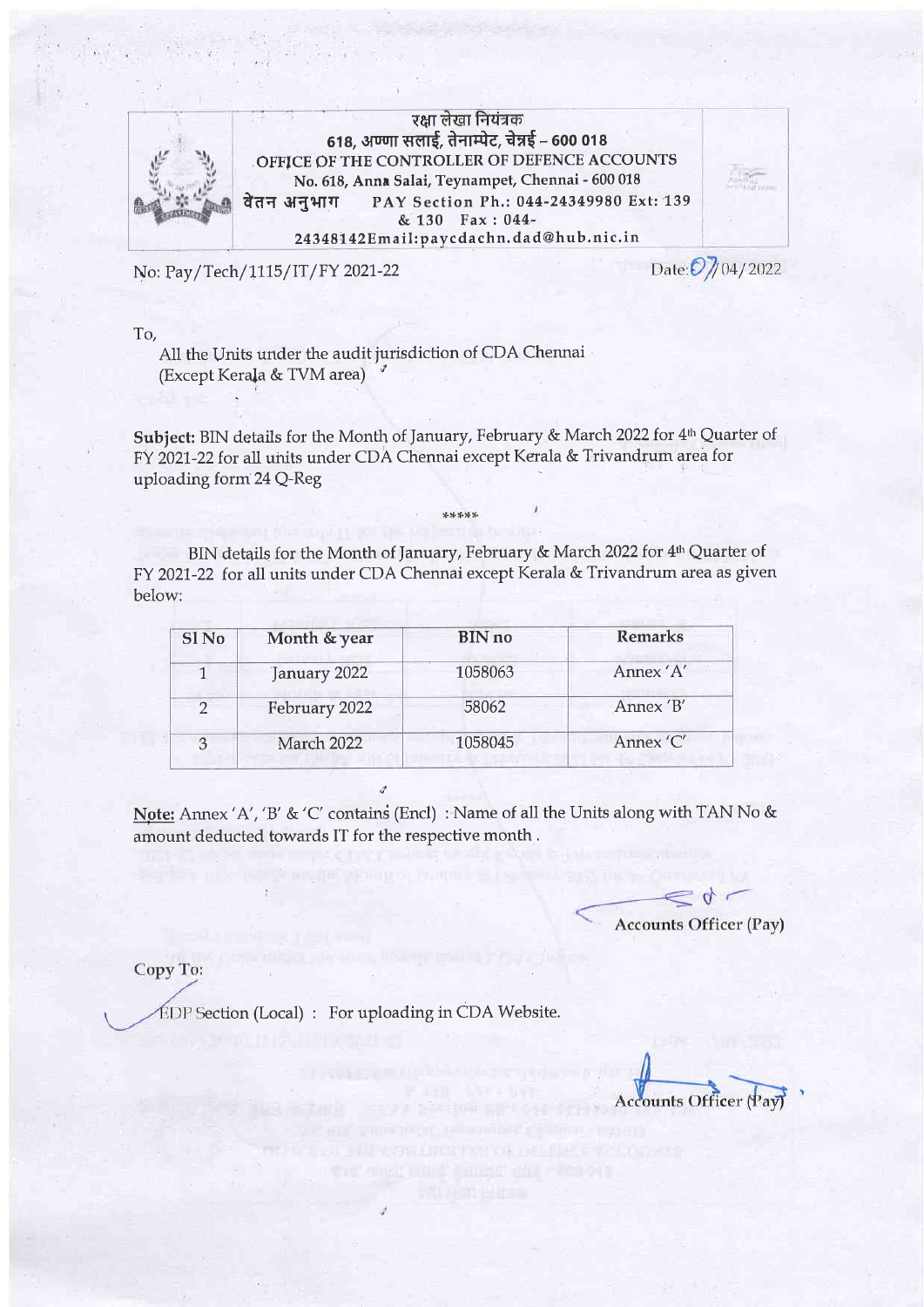The complete state of the state of the unit\_wise\_TDS\_01\_2022

在上海 / 安全的 学生的

Anner  $-A$ 

**A. 人名伊克** 

## TDS FOR THE MONTH OF 01/2022 - FORM 24G (4th Otr) **AIN NUMBER : 1040502**

せいこうしょう あいにん エクト

THE PASSAGE

**SUPPORT AND SOLUTION CONTROL** 

the second complete that the second fluctures

| unit_name                                     | tan number -      | Sum of amount | <b>Bin No</b> |
|-----------------------------------------------|-------------------|---------------|---------------|
| <b>65 COY ASC SUP CHENNAI</b>                 | <b>CHES39339G</b> | 67661         |               |
| 756 (I) TPT PL ASC MADRAS                     | CHEI06779D        | 46779         |               |
| AGE (I) (NAVY) CHENNAI                        | CHEA26540D        | 6240          |               |
| <b>AGE (I) AGRANI COIMBATORE</b>              | CMBA04478F        | 79488         |               |
| AGE (I) COIMBATORE                            | <b>CMBA10656C</b> | 62836         |               |
| AGE (I) R&D AVADI<br>$\alpha$ . Then          | CHEG00154A        | 122240        |               |
| AGE (NAVY - ANDAMAN), CHENNAI                 | CHEG00369F        | 34195         |               |
| AGE(I) AIR FORCE, COIMBATORE                  | CMBA06360E        | 83000         |               |
| ARMED FORCES TRIBUNAL, REGIONAL BENCH CHENNAI | <b>CHEA16101B</b> | 264160        |               |
| CANTONMENT BOARD ST THOMAS MOUNT              | CHEC05424G        | 5200          |               |
| CANTONMENT BOARD WELLINGTON                   | CMBC03493A        | 6000          |               |
| CE (CZ) CHENNAI                               | CHEC06887G        | 1297005       |               |
| 26<br>CQA (AVA) AVADI                         | CHEQ03094A        | 16372         |               |
| <b>CWE CHENNAI</b>                            | CHEC07053E        | 408994        |               |
| <b>CWE NAVY CHENNAI</b>                       | CHEC10894C        | 380044        |               |
| <b>CWE WELLINGTON</b>                         | CMBC05420C        | 191954        |               |
| DAKSHIN BHARAT AREA SIG COY CHENNI            | CHEA15908E        | 24000         |               |
| DEO CHENNAI                                   | CHED02349E        | 98195         |               |
| <b>DSSC WELLINGTON</b>                        | CHED05296E        | 593005        |               |
| <b>EMBARKATION HQ CHENNAI</b>                 | CHEE04430G        | 71088         |               |
| FOOD INSPECTION UNIT ASC                      | CHEF03325A        | 40110         |               |
| FWC C/O MH CHENNAI P & A                      | <b>CHEM08037B</b> | 135710        |               |
| <b>GE (AF) SULUR COIMBATORE</b>               | CMBG04483D        | 345780        |               |
| <b>GE (AF) TAMBARAM</b>                       | CHEG02801B        | 220725        |               |
| <b>GE (AF) THANJAVUR</b>                      | <b>CHEG08945G</b> | 137627        |               |
| GE (I) COAST GUARD CHENNAI                    | CHEG07765C        | 297836        |               |
| <b>GE (I) FACTORY, AVADI</b>                  | CHEG07867G        | 340541        |               |
| GE (M) NAS ARAKONAM                           | CMBG03986D        | 92500         |               |
| GE (P) (NAVY) ARAKKONAM                       | CHEG17565C        | 105000        |               |
| <b>GE AVADI</b>                               | CHEG00233C        | 236086        |               |
| <b>GE CHENNAI</b>                             | CHEG00369F        | 251284        | 1058063       |
| GE COMMAND TEST LAB ST THOMAS MOUNT           | <b>CHEG14322A</b> | 144146        |               |
| <b>GE DSSC WELLINGTON</b>                     | CMBG04104C        | 137879        |               |
| <b>GE ST THOMAS MOUNT</b>                     | CHEG00376F        | 321001        |               |
| <b>GE TIRUNELVELI</b>                         | <b>MRIG01011D</b> | 260021        |               |
| <b>GE WELLINGTON</b>                          | CMBG04230C        | 75960         |               |
| HEAD QUARTERS RECRUITING ZONE CHENNAI         | CHEH06801E        | 20800         |               |
| HO ADG (PROJECTS) MES,                        | CHEH07655E        | 794381        |               |
| HO ATNK & K AREA CHENNAI                      | CHEH05021C        | 53709         |               |
| MH AVADI                                      | <b>CHEM13418G</b> | 122250        |               |
| M H CHENNAI                                   | CHEM08037B        | 245000        |               |
| MRC WELLINGTON                                | CMBT05148D        | 135220        |               |
| NCC DTE CHENNAI                               | CHEN05118B        | 189470        |               |
| <b>OD AVADI</b>                               | CHEO03246F        | 772103        |               |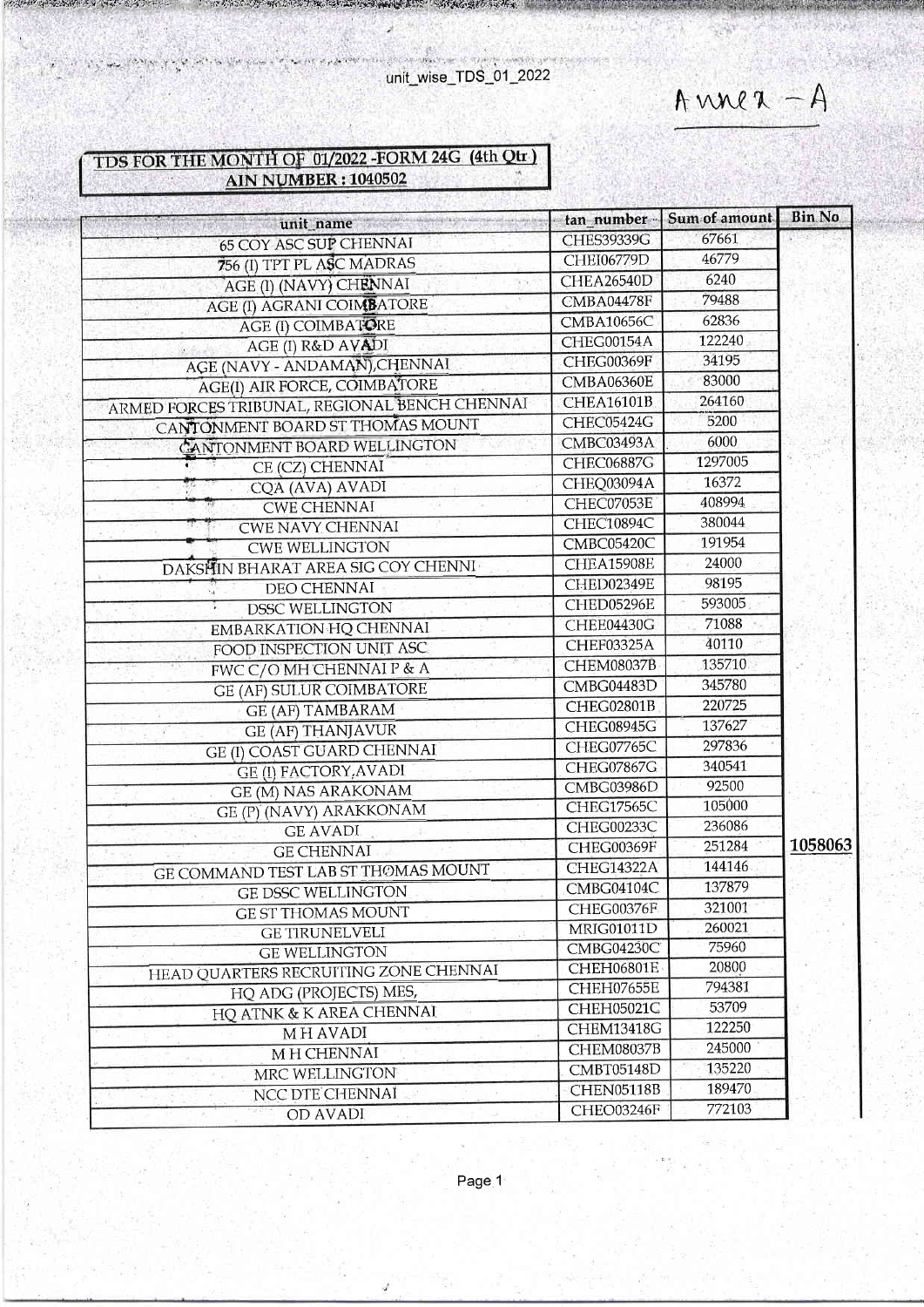## unit\_wise\_TDS\_01\_2022

Sempre a referred as a problem

ξÚα

of a speciality of the company of the property of the start of the

í

| OTA CHENNAI                       | CHEO03430A        | 451233 |
|-----------------------------------|-------------------|--------|
| <b>QAE (EFS) CHENNAI</b>          | CHEQ03114G        | 6005   |
| <b>QAE (NAVAL) CHENNAI</b>        | <b>CHEQ03100G</b> | 35880  |
| QAE (WARSHIP EQ) CHENNAI          | CHEQ03115A        | 60840  |
| RECORDS MRC WELLINGTON            | <b>CMBR04787G</b> | 16432  |
| SHO CHENNAI                       | <b>CHES31700E</b> | 30613  |
| <b>SHQ COIMBATORE</b>             | <b>CMBS14482G</b> | 414    |
| <b>SQAE (A) TRICHY</b>            | <b>CHES24984B</b> | 355680 |
| <b>SQAE (ARMTS) CHENNAI</b>       | <b>CHES28131F</b> | 215862 |
| <b>SQAE (ARMTS)/HEPF</b>          | CHEQ03054C        | 112320 |
| <b>SQAE (ELECTRONICS) CHENNAI</b> | <b>CHES23469F</b> | 295880 |
| <b>SQAE (ENG EQP) CHENNAI</b>     | <b>CHES24027D</b> | 341640 |
| <b>SQAE (VEHICLES) CHENNAI</b>    | <b>CHES24050F</b> | 357349 |
| <b>SQAE GS CHENNAI</b>            | <b>CHES23407G</b> | 838145 |
| STATION HQRS AVADI                | <b>CHES53210D</b> | 8000   |
| SUPDT TECHNICAL EXAMINER CHENNAI  | CHES36812G        | 102607 |
| VEH DEPOT WORKSHOP EME AVADI      | CHEV08839F        | 172040 |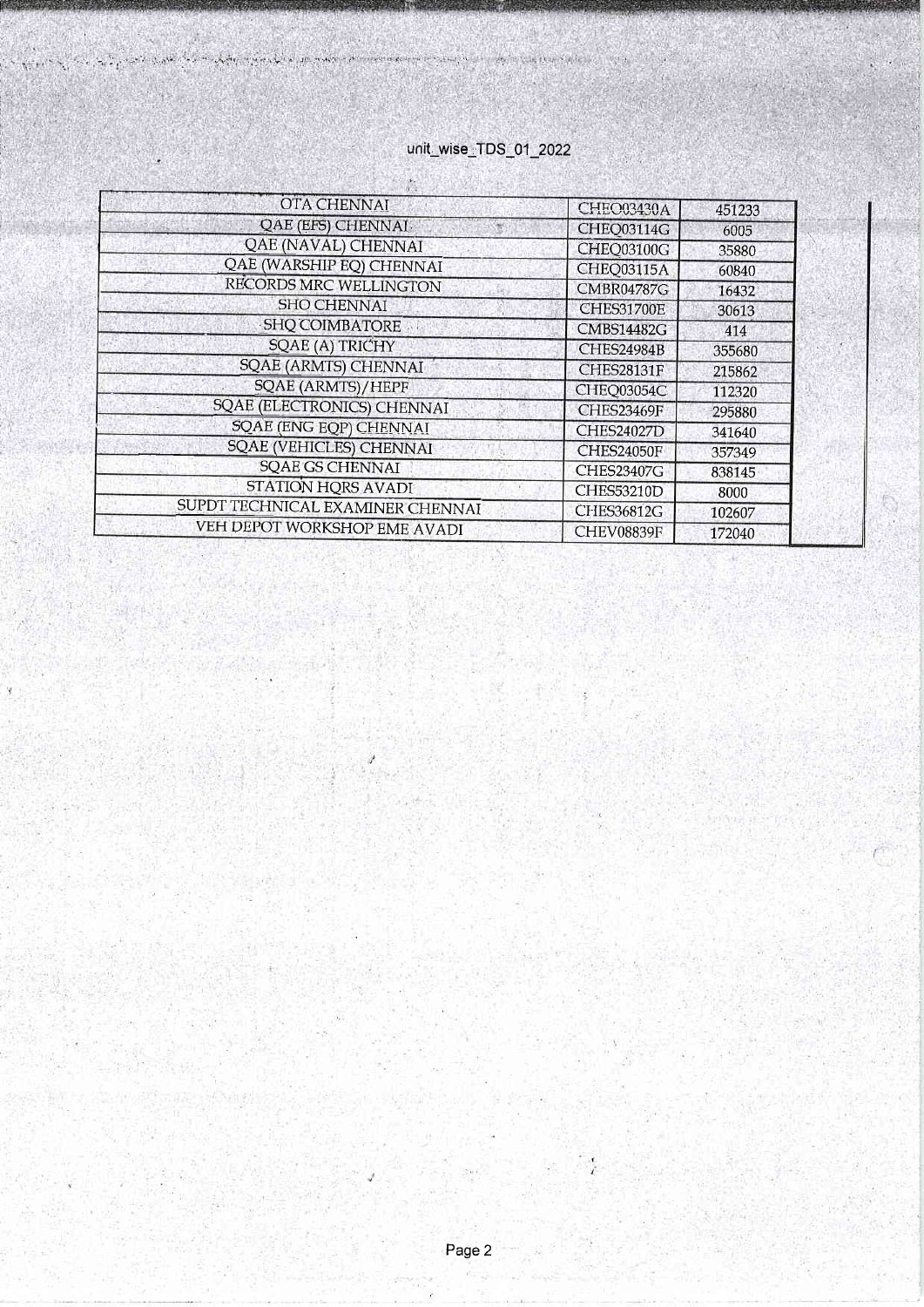| TDS FOR THE MONTH OF 01/2022 - FORM 24G (4th Otr)<br><b>AIN NUMBER: 1040502</b> |                          |                                   |       |
|---------------------------------------------------------------------------------|--------------------------|-----------------------------------|-------|
| ¥                                                                               |                          |                                   |       |
| unit_name                                                                       |                          | tan_number   SumOfamount   BIN No |       |
| 1 (TN) R & V SQN NCC CHENNAI                                                    | <b>CHET12524B</b>        |                                   |       |
| 65 COY ASC SUP CHENNAI                                                          | CHES39339G               | 80562<br>232488                   |       |
| AGE (I) (NAVY) CHENNAI                                                          | <b>CHEA26540D</b>        | 40705                             |       |
| <b>AGE (I) AGRANI COIMBATORE</b>                                                | CMBA04478F               | 103605                            |       |
| AGE (I) COIMBATORE                                                              | CMBA10656C               | 124898                            |       |
| AGE (I) R&D AVADI                                                               | CHEG00154A               | 158055                            |       |
| AGE (NAVY - ANDAMAN), CHENNAI                                                   | CHEG00369F               | 34195                             |       |
| AGE(I) AIR FORCE, COIMBATORE                                                    | <b>CMBA06360E</b>        | 142021                            |       |
| ARMED FORCES TRIBUNAL, REGIONAL BENCH CHENNAI                                   | CHEA16101B               | 282128                            |       |
| <b>ARO COIMBATORE</b>                                                           | CMBA07726F               | 63694                             |       |
| ATNK & K AREA (PROVOST UNIT) CHENNAI                                            |                          | 36914                             |       |
| CANTONMENT BOARD ST THOMAS MOUNT'                                               | CHEC05424G               | 49358                             |       |
| CANTONMENT BOARD WELLINGTON                                                     | <b>CMBC03493A</b>        | 35000                             |       |
| CE (CZ) CHENNAI<br>W                                                            | CHEC06887G               | 1346013                           |       |
| CQA (AVA) AVADI                                                                 | CHEQ03094A               | 16372                             |       |
| <b>CWE CHENNAI</b>                                                              | CHEC07053E               | 364610                            |       |
| CWE NAVY CHENNAI                                                                | CHEC10894C               | 468011                            |       |
| <b>CWE WELLINGTON</b>                                                           | CMBC05420C               | 211128                            |       |
| DAKSHIN BHARAT AREA SIG COY CHENNI                                              | <b>CHEA15908E</b>        | 51197                             |       |
| DEO CHENNAI                                                                     | CHED02349E               | 109809                            |       |
| <b>DSSC WELLINGTON</b>                                                          | <b>CHED05296E</b>        | 588101                            |       |
| EMBARKATION HQ CHENNAI                                                          | <b>CHEE04430G</b>        | 61927                             |       |
| FOOD INSPECTION UNIT ASC                                                        | CHEF03325A               | 2070                              |       |
| FWC C/O MH CHENNAI P & A<br><b>GE (AF) SULUR COIMBATORE</b>                     | <b>CHEM08037B</b>        | 157491                            |       |
| GE (AF) TAMBARAM                                                                | CMBG04483D               | 502079                            |       |
| <b>GE (AF) THANJAVUR</b>                                                        | CHEG02801B<br>CHEG08945G | 203569<br>171314                  |       |
| GE (I) COAST GUARD CHENNAI                                                      | CHEG07765C               | 260037                            |       |
| GE (I) FACTORY, AVADI                                                           | <b>CHEG07867G</b>        | 342878                            |       |
| <b>GE (M) NAS ARAKONAM</b>                                                      | CMBG03986D               | 247062                            |       |
| GE (P) (NAVY) ARAKKONAM                                                         | CHEG17565C               | 153889                            |       |
| <b>GE AVADI</b>                                                                 | CHEG00233C               | 217403                            |       |
| <b>GE CHENNAI</b>                                                               | CHEG00369F               | 351293                            | 58062 |
| GE COMMAND TEST LAB ST THOMAS MOUNT                                             | <b>CHEG14322A</b>        | 124015                            |       |
| <b>GE DSSC WELLINGTON</b>                                                       | CMBG04104C               | 210010                            |       |
| <b>GE ST THOMAS MOUNT</b>                                                       | CHEG00376F               | 232630                            |       |
| GE TIRUNELVELI                                                                  | MRIG01011D               | 248627                            |       |
| <b>GE WELLINGTON</b>                                                            | CMBG04230C               | 25454                             |       |
| HEAD QUARTERS RECRUITING ZONE CHENNAI                                           | CHEH06801E               | 15417                             |       |
| HQ ADG (PROJECTS) MES,                                                          | CHEH07655E               | 759326                            |       |
| HO ATNK & K AREA CHENNAI                                                        | CHEH05021C               | 115016                            |       |
| MH AVADI                                                                        | CHEM13418G               | 147036                            |       |
| M H CHENNAI                                                                     | CHEM08037B               | 275037                            |       |
| M H WELLINGTON                                                                  | <b>CMBM07320F</b>        | 33145                             |       |
| MRC WELLINGTON                                                                  | <b>CMBT05148D</b>        | 134493                            |       |
| NCC DTE CHENNAI<br><b>QD AVADI</b>                                              | CHEN05118B               | 171716                            |       |
| <b>OTA CHENNAI</b>                                                              | CHEO03246F               | $-749209$                         |       |
| QAE (EFS) CHENNAI                                                               | CHEO03430A               | 868017                            |       |
| QAE (NAVAL) CHENNAI                                                             | CHEQ03114G               | 26560                             |       |
| QAE (WARSHIP EQ) CHENNAI                                                        | CHEQ03100G<br>CHEQ03115A | 34254                             |       |
| RECORDS MRC WELLINGTON                                                          | CMBR04787G               | 61080<br>20309                    |       |
| SHO CHENNAI                                                                     | <b>CHES31700E</b>        | 32750                             |       |
| <b>SHO CHENNAI</b>                                                              | <b>CHES53022E</b>        | 132690                            |       |
| <b>SHQ COIMBATORE</b>                                                           | CMBS14482G               | 50444                             |       |
| SQAE (A) TRICHY                                                                 | CHES24984B               | 350740                            |       |
| SQAE (ARMTS) CHENNAI                                                            | CHES28131F               | 170012                            |       |
| SQAE (ARMTS)/HEPF                                                               | CHEQ03054C               | 186223                            |       |
|                                                                                 |                          |                                   |       |

 $\mathcal{O}(\mathcal{O}_{\mathcal{O}_{\mathcal{A}}})$ 

A family of an a strong of a filter or program from

**WESTERN THE MANY** 

Not uploaded<br>for want is

 $A$  nue  $x - E$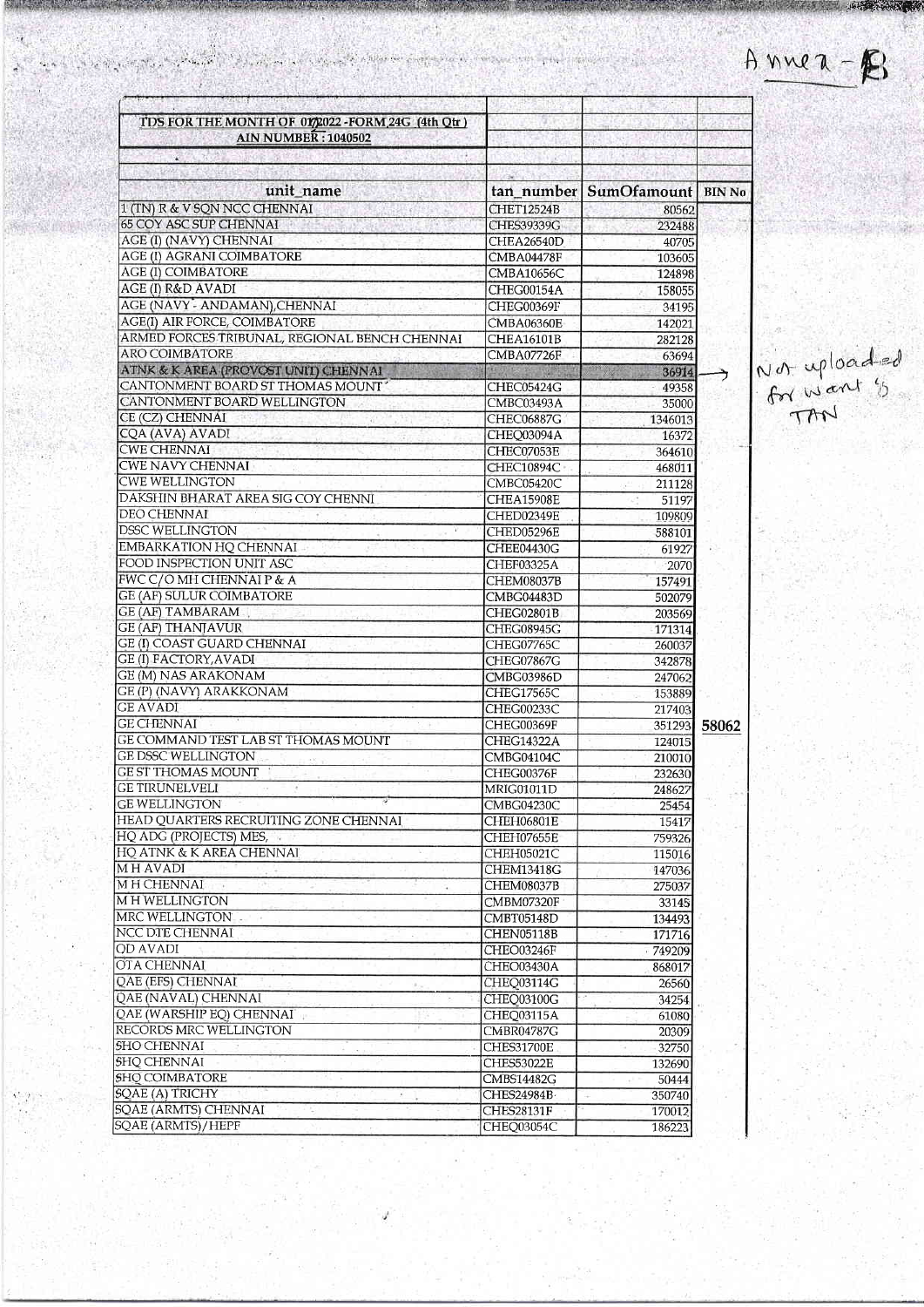|                                  | CHES23469F        | 326295 |
|----------------------------------|-------------------|--------|
| SQAE (ELECTRONICS) CHENNAI       | <b>CHES24027D</b> | 307150 |
| SQAE (ENG EQP) CHENNAI           | CHES24050F        | 377983 |
| <b>SQAE (VEHICLES) CHENNAI</b>   | CHES23407G        | 952605 |
| <b>SQAE GS CHENNAI</b>           | ICHES53210D       | 17823  |
| STATION HORS AVADI               | CHES36812G        | 66692  |
| SUPDT TECHNICAL EXAMINER CHENNAI | CHEV08839F        | 273082 |
| VEH DEPOT WORKSHOP EME AVADI     |                   |        |

and the contract of the secretary of the company of the contract of the secretary of the secretary of the contract of the secretary of the secretary of the contract of the contract of the secretary of the contract of the c

 $\alpha = \frac{1}{2} \ln \frac{m_{\rm{max}}}{m_{\rm{max}}}$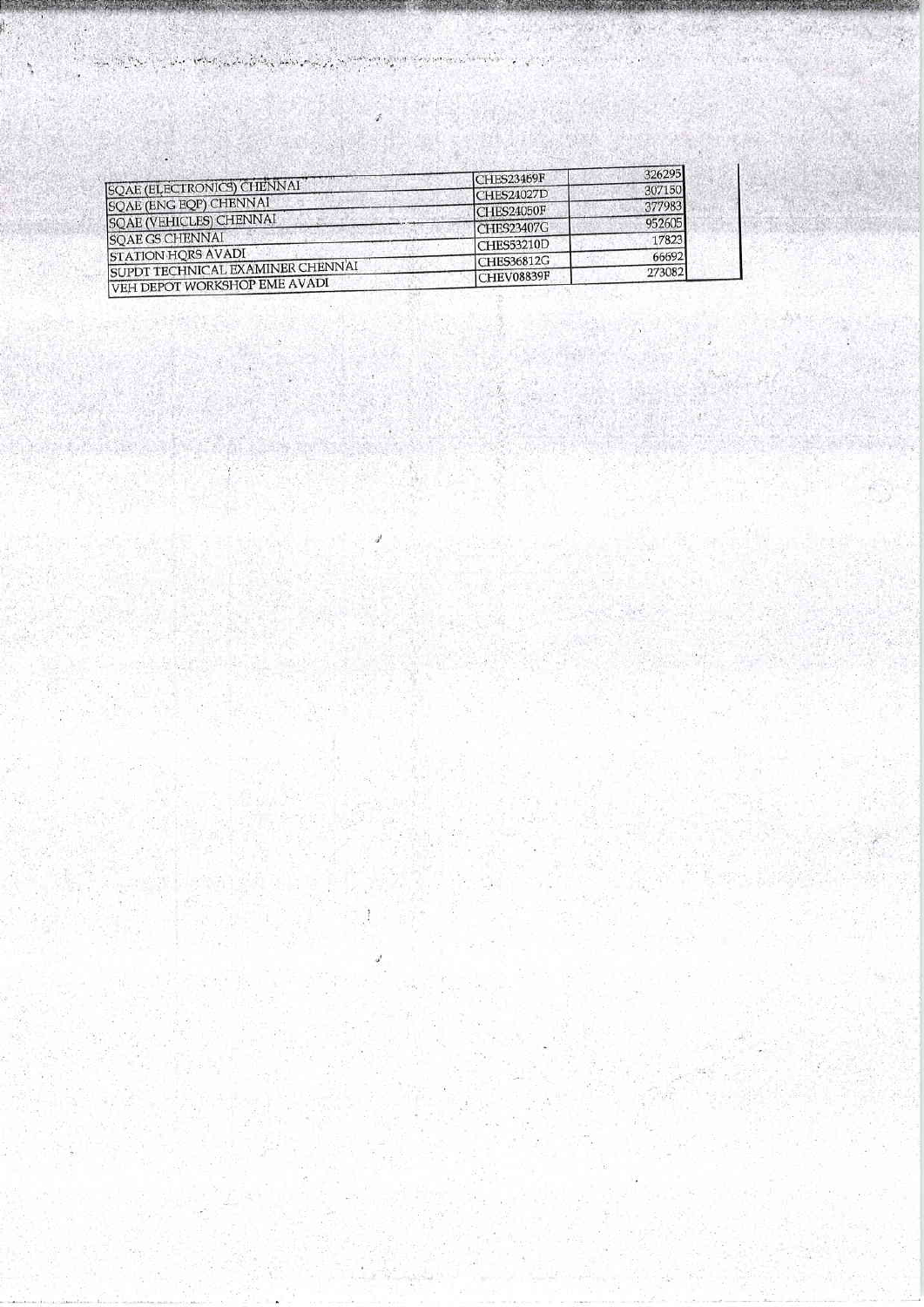Anner-C

## THE MONTH OF 032022 FORM 24G (4th Qtr)

. Samen og til de greket skiper og til for tig er til kriveten kammen

| Unit                            | <b>TAN</b>        | Amount. | <b>BIN No</b> |
|---------------------------------|-------------------|---------|---------------|
| CE (CZ) CHENNAI                 | <b>CHEC06887G</b> | 55655   |               |
| <b>GE (AF) SULUR COIMBATORE</b> | CMBG04483D        | 13928   |               |
| <b>GE (AF) TAMBARAM</b>         | CHEG02801B        | 17072   |               |
| <b>GE WELLINGTON</b>            | CMBG04230C        | 35597   |               |
| HQ ADG (PROJECTS) MES,          | <b>CHEH07655E</b> | 6549    | 1058045       |
| SQAE (A) TRICHY                 | CHES24984B        | 87945   |               |
| SQAE (ELECTRONICS) CHENNAI      | <b>CHES23469F</b> | 3888    |               |
| SQAE (VEHICLES) CHENNAI         | <b>CHES24050F</b> | 5014    |               |
| <b>SQAE GS CHENNAI</b><br>ú.    | <b>CHES23407G</b> | 126406  |               |